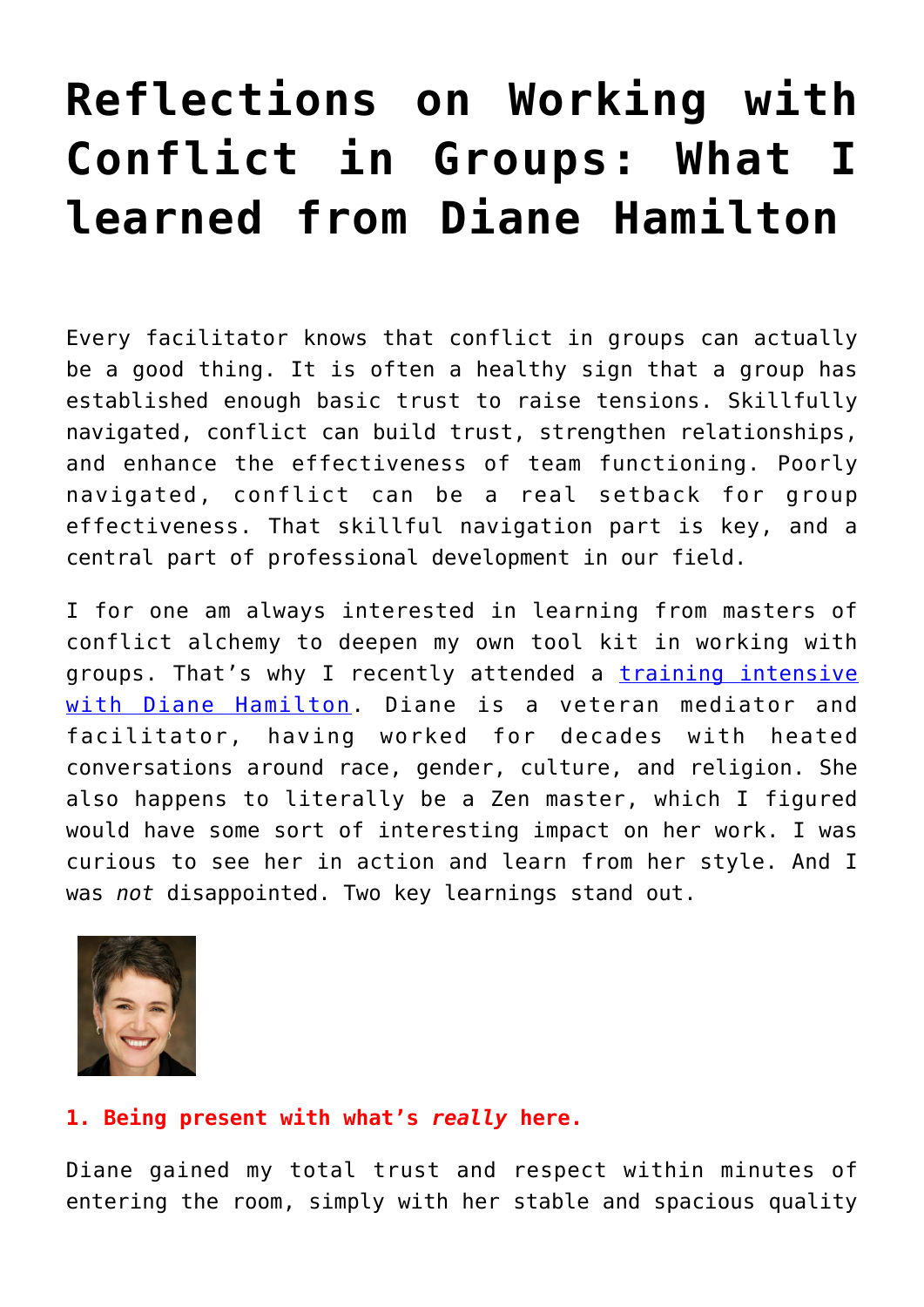of presence. What I noticed watching her throughout the weekend was that moments of conflict seemed no more or less interesting to her than any other part of the day's events. For the most part, she held deep conflict around topics like race and gender with total equanimity and skill. No doubt all that meditation had something to do with it.

But what actually impressed me most was how she handled the moments when she could not stay neutral. In one moment, she had a strong personal reaction to a verbal attack as part of the group's exploration of conflict. And instead of using her tools to come back to a place of neutrality, she chose to step out of that role and use her own reaction as part of the group process. She was able to skillfully own her anger as it was occurring in the group, and acknowledge her loss of neutrality in a way I've rarely seen from a facilitator. Though for some Diane's choice resulted in a loss of trust, for me it deepened trust. Too often I've watched facilitators try to play neutral when they are obviously embroiled in emotional reactivity themselves. In my experience, this rarely serves to do anything but increase confusion. And in my own sensing of the group as a whole, her willingness to be a vulnerable human participant in a key moment actually seemed to served the group's development beautifully.

As Diane has said, "You can't really hold space. Space is holding itself! Your job as a facilitator is to move energy within the space." This aligns with my own view of my work as a group process designer. Especially when working with groups over a long period of time, we straddle an awkward line between our roles as neutral 3rd parties and our realities as sensitive human beings just like everyone else in the room. Often it is our job as facilitators to "burn our wood", as mediation master Arnie Mindell says — that is, to explore the emotional territory of conflict outside of meetings so we can as much as possible "sit in the fire" of conflict without catching fire ourselves.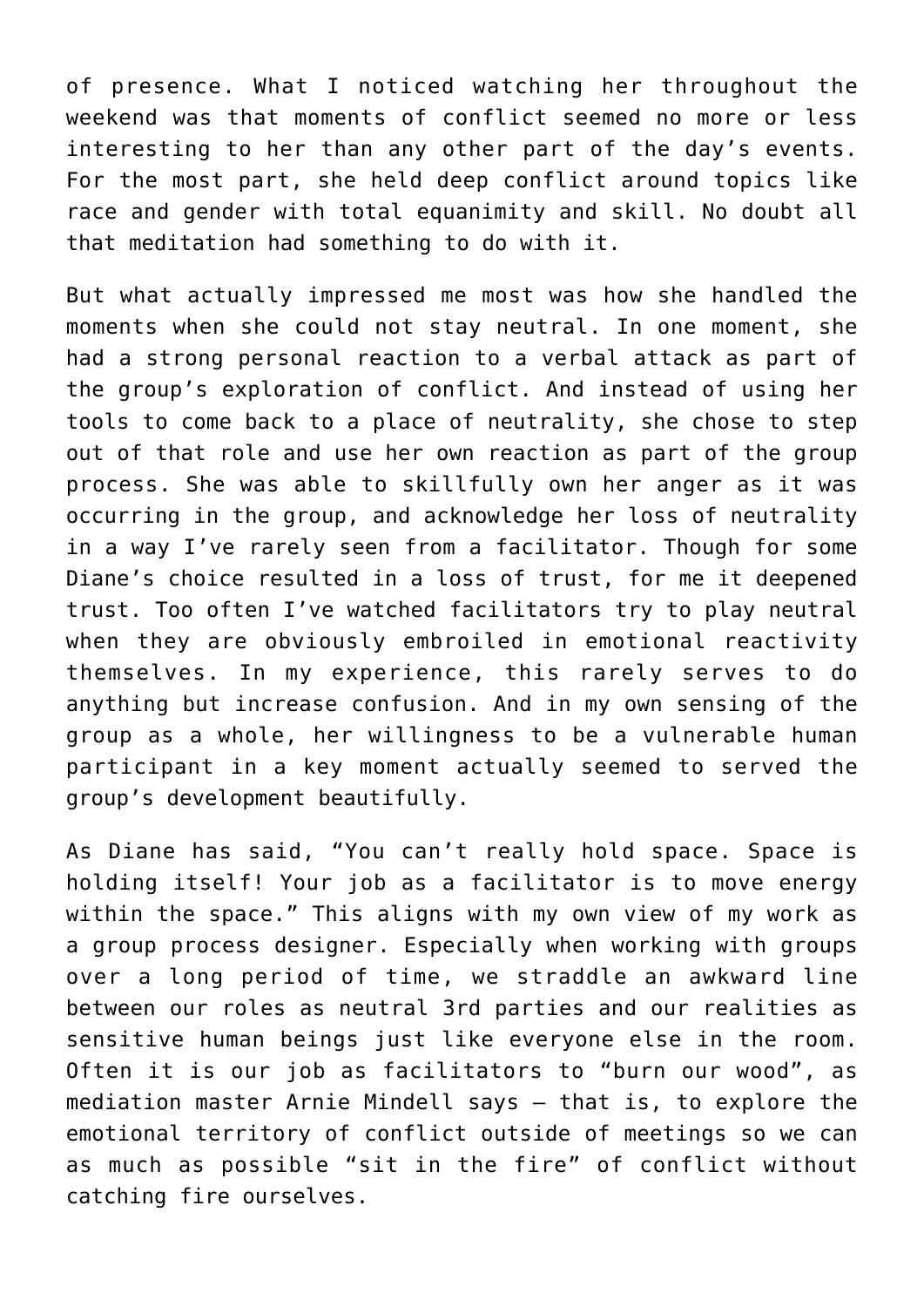But sometimes we are the conduits and the ones to catch fire. And if this is what serves the group, then we should go with it. Sometimes a topic is so alive and real for the collective that, for moments, there is no neutral party and we must all sit together in the discomfort and confusion of conflict. In my experience with groups, these can be incredibly powerful and transformative moments. I believe a masterful facilitator knows when to let themselves be part of the flame. Skillfully and transparently acting as participants at key times is an advanced yet useful skill for developing genuine rapport and trust.

## **2. Using conflict as a group thermostat**

Throughout the weekend, Diane also impressed me with her highly refined attention and ability to track *very* subtle group dynamics. And then I began to notice how she used those dynamics to consciously play the group's energy like a live DJ works an audience. One of the key gauges she played with, she later explained to us, was conflict.

Consensus is cooling. Biologically, we tend to be soothed by sameness — by a sense of unity, connection, and belonging with those around us. But as any creative knows, difference can heat things up in a good way — conflict and tension can generate energy for action, innovation, and more holistic thinking. Too much sameness leads to complacency, stagnation, and blind spots. Too much difference leads to stress and an inability to learn and make progress.

So the trick is to consciously adjust the group temperature to help move a group forward toward its intended outcomes. When the group energy is low, for example, that's a great time as a facilitator to turn up the heat and begin highlighting difference in a discussion. When the energy is rather heated already, you might need to cool things down and remind those in an argument of shared interests and qualities of sameness. The effect is literally like an energetic thermostat, and